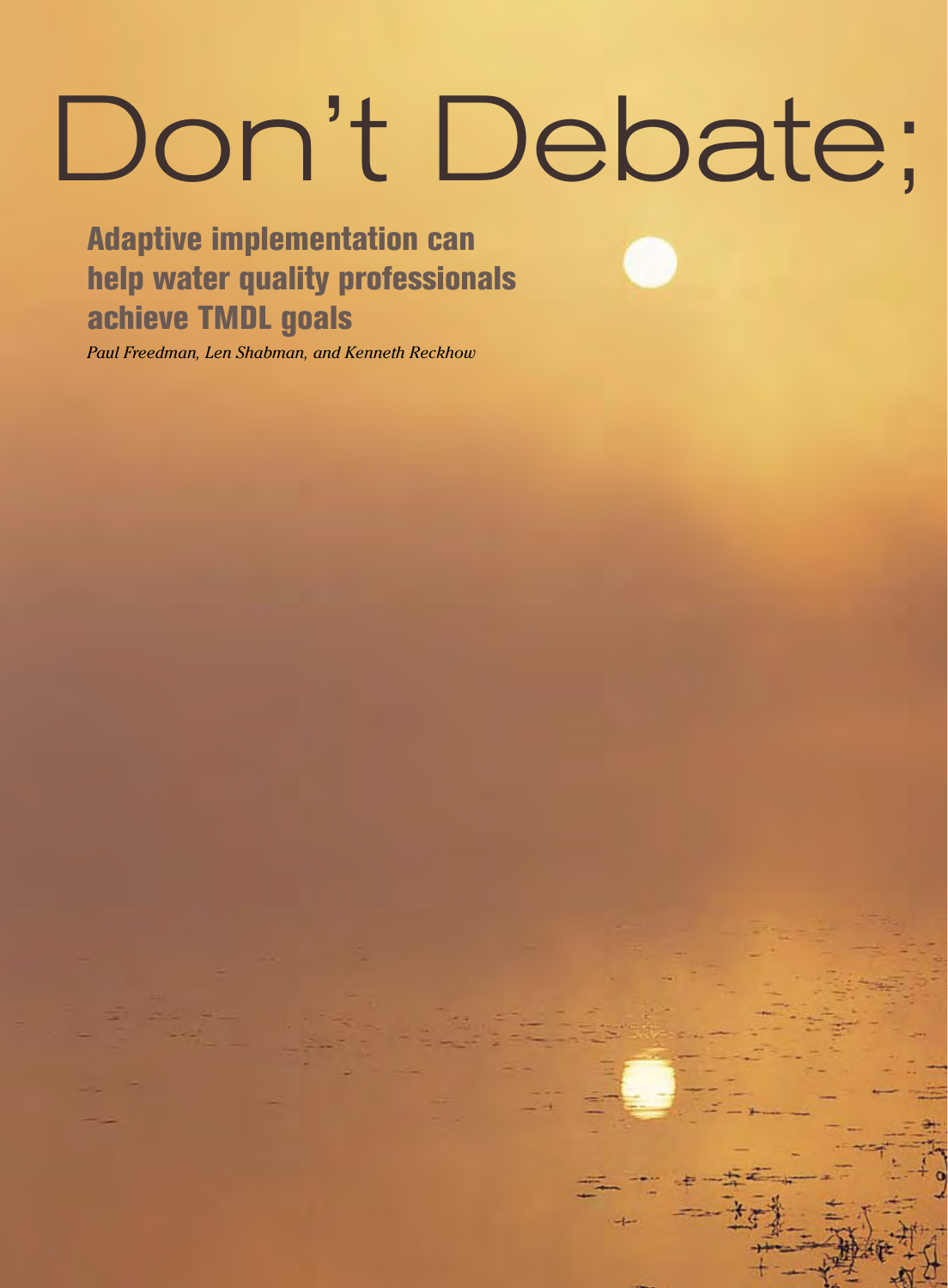# Adapt

e've come a long way in four decades. In 1972, the<br>
Cuyahoga River caught fire, Lake Erie was declared "dead,"<br>
and anyone who fell in the Potomac River was presumed to<br>
need a hepatitis shot. To cure these ills, the U.S. Cuyahoga River caught fire, Lake Erie was declared "dead," and anyone who fell in the Potomac River was presumed to need a hepatitis shot. To cure these ills, the U.S. Congress

swimmable and fishable conditions via a simple strategy: Eliminate the discharge of poorly treated municipal and industrial wastewaters.

© 2008 Water Environment & Technology a u g u st 2 0 0 8 67

Effective wastewater treatment resulted in substantial progress by the 1990s. The Cuyahoga River sported water taxis rather than fire-patrol boats, Lake Erie became a \$2 billion tourist mecca, and both striped bass and rowing enthusiasts returned to the Potomac. However, not all waters had become fishable and swimmable. Legal action was taken to enforce CWA Sec. 303(d), a provision requiring that total maximum daily loads (TMDLs) — a "pollution budget" — be developed for all waters that did not meet water quality standards. Suddenly, this once obscure, ignored provision of CWA became the centerpiece of water quality improvement programs.

We have since developed more than 20,000 TMDLs, and yet, roughly 40% of U.S. waters still do not meet water quality standards. Why? Is

CWA flawed? Is the TMDL program ineffective? Or are the water quality problems unsolvable?

It may be that our approach is out of date. Imagine trying to repair a 2008 automobile using a 1972 auto-repair manual. The manual would not address many of the car's components (for example, electronic ignition, fuel injection, frontwheel drive, a computer control model, and a hybrid electric–gasoline engine), because these did not exist in 1972.

We are trying to fix today's water quality problems using a 1972 instruction manual (CWA). Our major issues — managing pollutant runoff from farms and urban areas, reversing habitat and flow alterations, controlling invasive species, and limiting the effects of legacy pollutant problems — weren't even conceived of 40 years ago.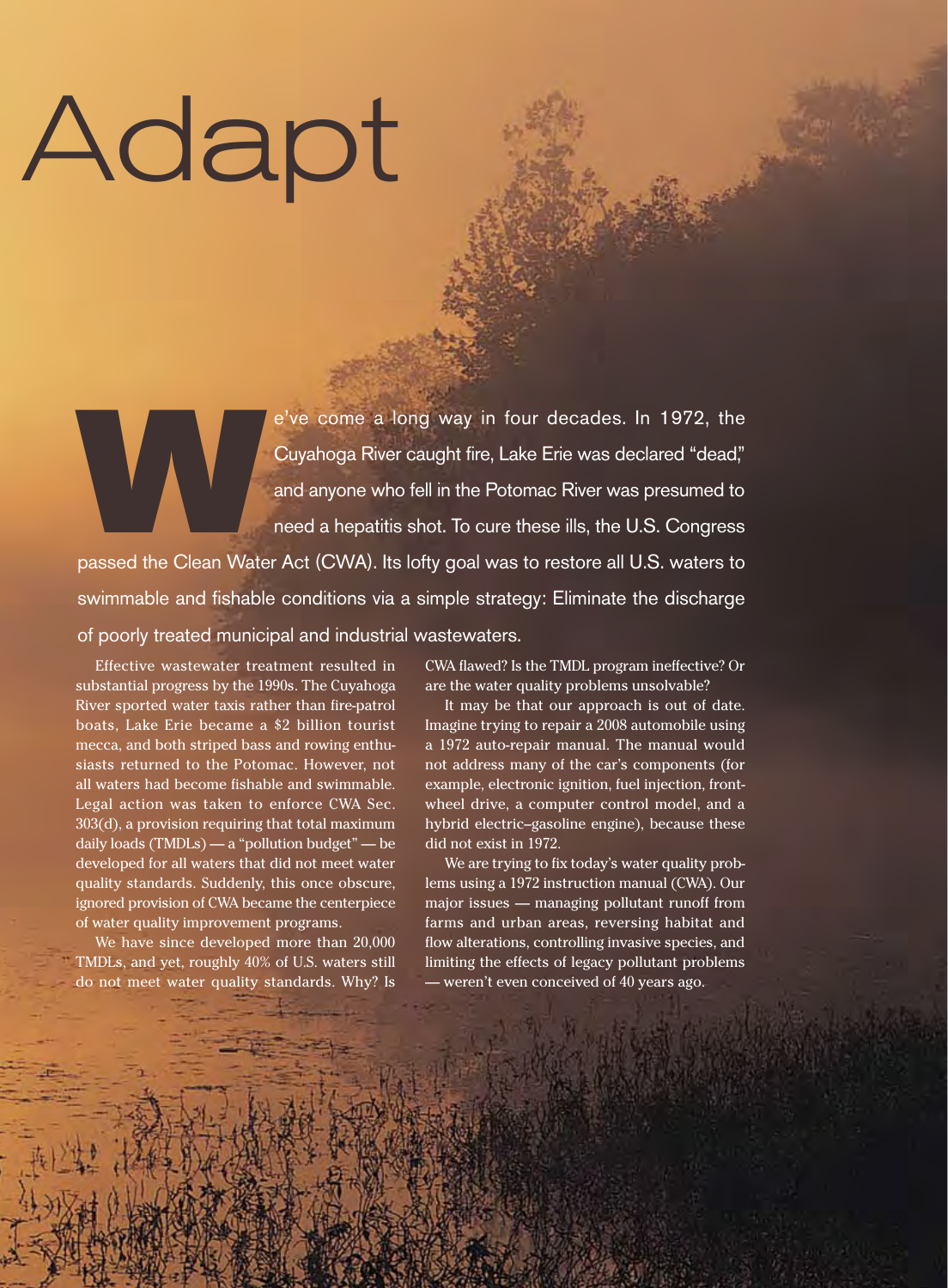Today's goals are much broader than simply minimizing the pollutants discharged from pipes. In fact, we are not always certain which goals we can (or can afford to) achieve, and our current knowledge and models provide only partial guidance. Nevertheless, we continue developing TMDLs that are sometimes unachievable and calling for implementation plans that may be ineffective because we are using an antiquated repair manual to fix today's problems.

A new approach is available: adaptive implementation. Adaptively implementing water quality improvement plans enables water quality professionals to make water progress while still managing the uncertainties and limits of the TMDL approach.

### Uncertainty and TMDLs

Conceptually, the TMDL requirement — analyze water quality impairment on a watershed basis and establish load limits for both point sources (waste-load allocations) and nonpoint sources (load allocations) — is attractive. However, uncertainty makes writing this kind of pollution budget problematic.

This uncertainty starts with listing impaired waterbodies (those violating state water quality standards). Most waters are listed for conditions (such as nutrient enrichment, sediment pollution, or fish-consumption advisories) that do not have definitive water quality standards. Furthermore, most states recognize that they lack enough data to assess their waters fully, need to revise their designated uses and criteria, and have assessment tools that are often simplistic.

The uncertainty continues in TMDL development. Nearly all states acknowledge that they lack enough data to quantify nonpoint sources, which contribute to 90% of water quality impairments. Also, surveys indicate that TMDL modeling typically is not site-specific, so its results (waste-load allocations and load allocations) include significant uncertainty. Furthermore, the relevant processes and stressors (such as nonpoint sources, sediment accumulation, and flow alterations) are not well understood, so TMDL assessments are likely to include prediction errors.

The uncertainty even applies to the effectiveness of recommended control measures — particularly nonpoint source best management practices and urban green practices, which are becoming the chief methods for controlling rural and urban nonpoint source pollutants. The typical response to uncertainty is to add a larger margin of safety to an analysis, which reduces

the allowable allocated load. This leads to highly stringent effluent limits and increases public spending on pollutant controls. In many cases, it can cause us to dedicate limited resources and regulatory attention to actions that are inefficient or, worse yet, ineffective.

If the uncertainties are significant, those paying for the controls may call for more certainty before they must act. The result can be TMDLs that are stalled indefinitely due to debates over the related science. As a result, many inexpensive, clearly warranted control actions are delayed.

We need a better way. When uncertainties are present, we need to design restoration strategies that avoid both stalemates and potentially costly errors. Adaptive implementation is such an approach.

### A New Approach

Adaptive implementation is "learning while doing." In this approach, a state develops an initial TMDL assessment while acknowledging and identifying decision-critical uncertainties. However, uncertainty is not an excuse for inaction; in fact, the only way to reduce uncertainty is to act and learn from experience. So, the project team writes an implementation plan that both reduces pollutant discharges and establishes a process for learning.

The team then implements certain control actions and monitors the waterbody to reduce decision-critical uncertainties. Team members then use what they learn to update water quality planning models, revise TMDLs, and revise the implementation plan (if necessary). This enables the team to implement new control actions with more confidence that they will result in costeffective water quality improvements. Team members continue using this process until they achieve water quality standards.

The adaptive implementation approach ensures both continual progress and the persistence to achieve the goal (the water quality standard). It can be used to implement

- TMDLs when there is no question about the goal;
- TMDLs when the applicability of the original water quality standards is questionable; and
- • watershed management when the impairment is caused by stressors (such as habitat disturbance, hydrologic modification, or geomorphic alteration) not addressed by TMDL regulations.

Adaptive implementation is not the same as a standard TMDL implementation (multiple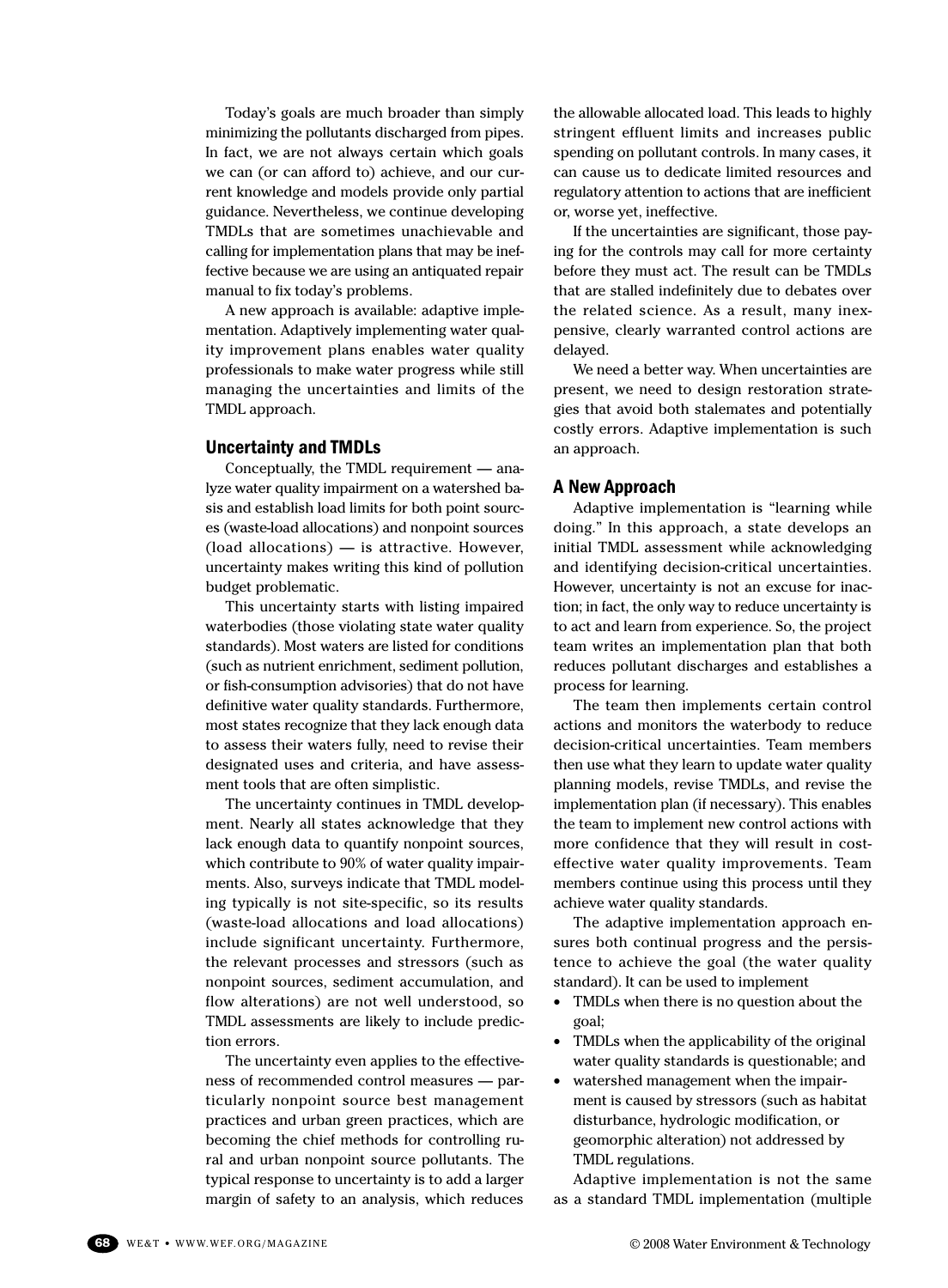phases over time). In standard implementation, the pollutant-reduction plan is established when the TMDL is completed and never intentionally revisited. The governing principle is "stay the course" as initially composed. The only question in a standard TMDL implementation plan — "when?" — implies that implementation success depends solely on the availability of financial resources to implement control measures. Standard implementation is effective when the project team is confident about the causes, remedies, and waterbody condition, or when the costs of errors are low.

Adaptive implementation is best when the uncertainty is substantial and the costs of errors are high. Besides asking "when?", the implementation questions include "where?" (Where should we focus attention?); "what?" (What practices should be tried first?); and "how?" (Who is responsible for each task?). If the applicability of existing water quality standards is uncertain, the questions also include "why?" (Why are we seeking this goal?) and "how much?" (How

process proceeds. (It only would be refined if new data indicate that another criterion is scientifically justified for the site or that a site-specific use is appropriate.) Of course, any revisions must conform to the CWA regulatory process and related state water quality standards programs.

The second and third steps are basically the same in both adaptive and standard implementations. Regulations require a biennial water quality assessment, which typically is used to produce the list of impaired waters needing TMDLs. Although uncertainty may be involved, this assessment generally is the basis of the TMDL process and, more importantly, of determinations as to whether the waterbody has been restored. Data collected during the biennial assessment might be applied to the adaptive implementation process.

The standard and adaptive approaches differ dramatically in the fourth and fifth steps. In standard implementation, the TMDL is developed, the pollutant controls are stipulated when the

### much implementation is effec- The Adaptive Implementation Process



tive and financially feasible?).

# The Process

Both adaptive and standard implementations use the water quality management process (see figure, right):

1. Assign water quality standards (both designated uses and associated water quality criteria) to a waterbody.

2. Assess compliance to the water quality standards.

3. Determine the need for a TMDL.

4. Develop the TMDL and a control strategy for reducing pollutant loads and meeting standards.

5. Implement the controls to restore the uses by meeting water quality standards (criteria).

Most people presume that the first step precedes the TMDL. In standard implementation, it would not be revisited, but in the adaptive process, the team uses this step to consider the assigned standard's applicability and achievability. The standard is reviewed and may be refined as the adaptive implementation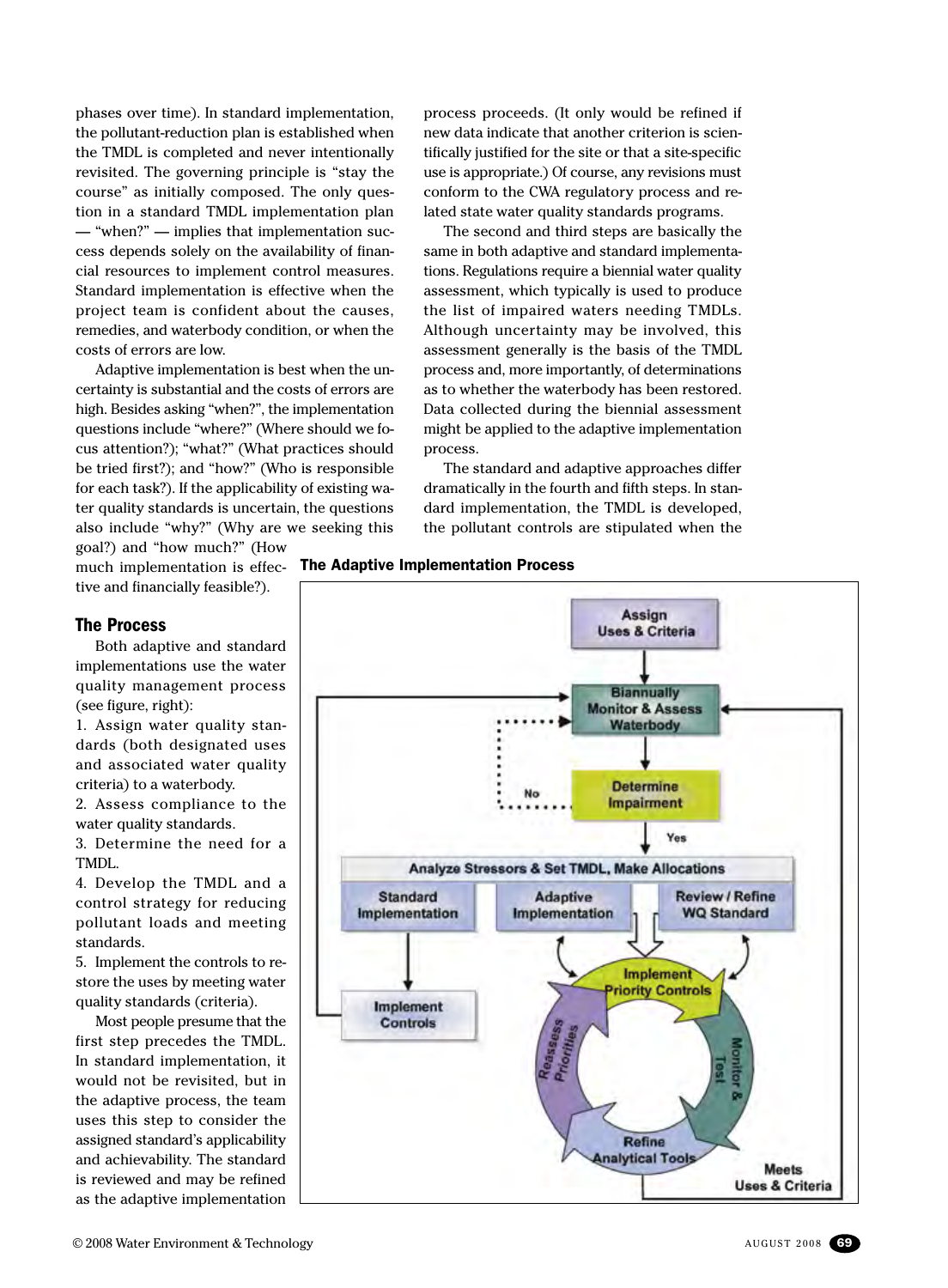

TMDL is approved, and implementation proceeds without revision or refinement of the original plan. In the adaptive process, the project team continually reassesses the TMDL, its endpoints, its allocations, and the implementation strategy.

In the adaptive process, the project team develops an initial TMDL and identifies priority controls. The team then implements the controls to reduce pollutant loads and to learn. As monitoring data are collected, the team refines the analytical tools and assessments and reassesses the proposed TMDL control plan. Team members then identify and implement a new set of priority controls. The process continues in this adaptive fashion until standards are met.

In the adaptive process, more monitoring and other forms of learning will be required to reduce critical uncertainties and improve model predictions over time. If the new data and analysis indicate the need to refine standards, the adaptive process will proceed with a revised goal.

### Appropriate Uses

Adaptive implementation should not replace

the standard TMDL implementation in all — or even most — situations. In fact, because it can be more resource-intensive, adaptive implementation is appropriate only in certain situations. Generally, a project team should choose the approach that will achieve water quality standards most cost-effectively.

Adaptive implementation should be considered when the TMDL plan contains enough uncertainty that strictly adhering to the original implementation plan could either waste resources or not be sufficient to meet water quality goals.

It also should be considered if the stakeholders' debate over uncertainty indicates that no action may be taken. Because this approach emphasizes incremental controls, continuing study, and implementation flexibility, it may break through deadlocks and disputes over the "perfect" long-term action plan.

In addition, adaptive implementation should be considered if there is significant uncertainty about the cost and effectiveness of controls. This is likely if the dominant problem is nonpoint source pollution, or if point source controls are